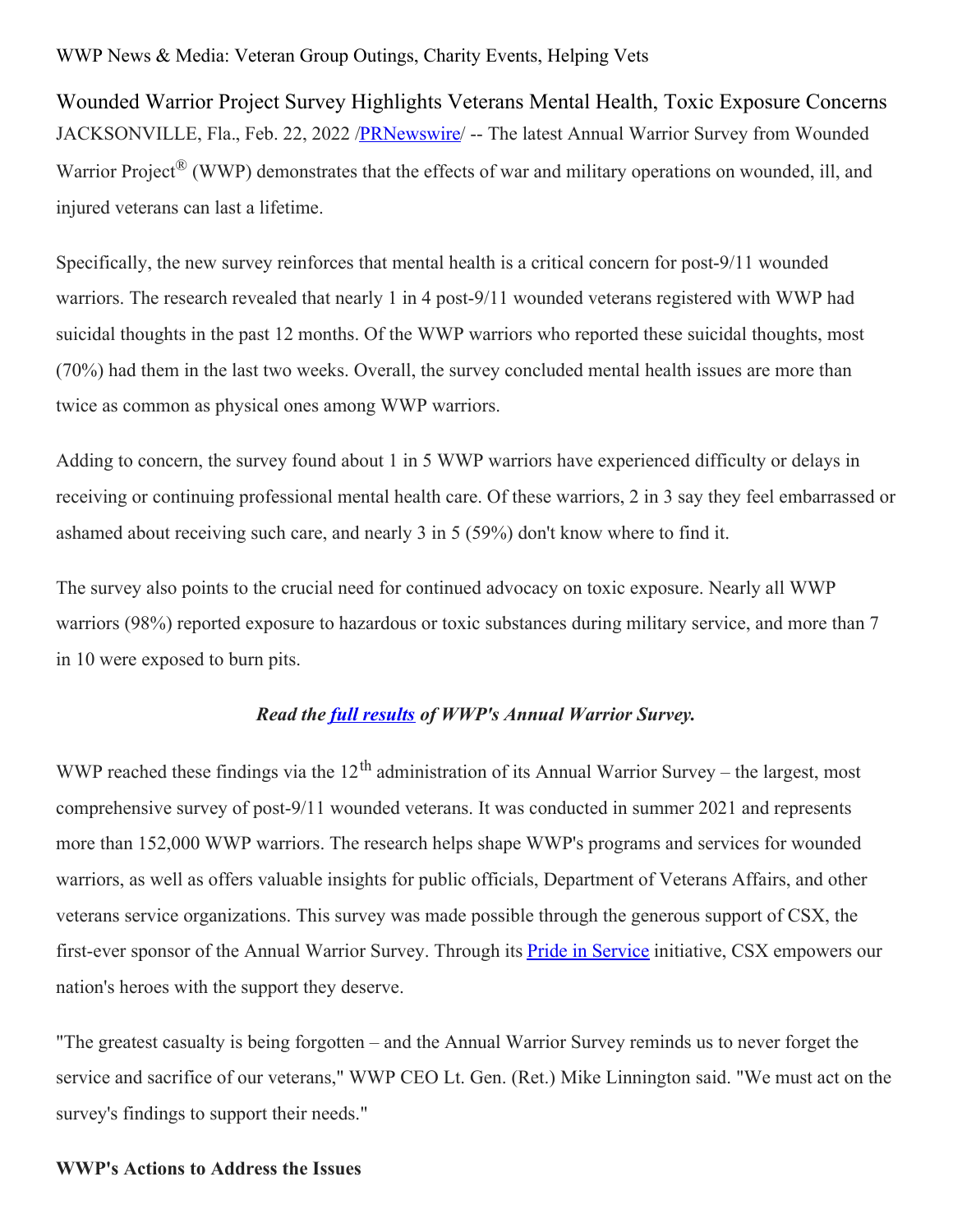WWP is using the survey findings to help increase access to mental health care for wounded veterans. For example, new [investments](https://c212.net/c/link/?t=0&l=en&o=3449152-1&h=950141557&u=https%3A%2F%2Fnewsroom.woundedwarriorproject.org%2F2021-11-02-Wounded-Warrior-Project-Expands-Mental-Health-Treatment-to-Include-Substance-Use-Disorder&a=new+investments) in WWP's Warrior Care [Network](https://c212.net/c/link/?t=0&l=en&o=3449152-1&h=2537678479&u=https%3A%2F%2Fwww.woundedwarriorproject.org%2Fprograms%2Fwarrior-care-network&a=Warrior+Care+Network)<sup>®</sup> now fund treatment for substance use disorder alongside post-traumatic stress disorder (PTSD), while also improving efforts to diagnose and address traumatic brain injury (TBI). Including this latest round of investments, WWP and its partner academic medical centers have invested nearly \$290 million into treating PTSD and TBI through Warrior Care Network.

"After my first engagement with Wounded Warrior Project, I got a sense that I belonged," saidBill Thomas, a wounded warrior who attempted suicide in 2009. "I got the support that I needed. PTSD is still there, but I manage it, and I'm not as isolated as I used to be. So, I am a lot different and a lot better."

Your browser does not support the video tag.

Warriors like Bill Thomas are available to share their stories that illustrate findings of the Annual Warrior *Survey*

WWP has also been a leader in raising awareness about the effects of toxic exposures in the military. Supported by survey findings, the veterans nonprofit testified before Congress three times in 2021 to address the issue. Moving forward, WWP proudly champions the passage of critical pieces of legislation in both the Senate and the House of Representatives: S. 3003, the Comprehensive and Overdue Support for Troops (COST) of War Act of 2021, and H.R. 3967, the Honoring our Promise to Address Comprehensive Toxics (PACT) Act of 2021. Both would establish the government's responsibility to provide health care and disability compensation to veterans fighting illnesses connected to military toxic exposures. WWP is asking Congress to pass these [comprehensive](https://c212.net/c/link/?t=0&l=en&o=3449152-1&h=403548384&u=https%3A%2F%2Fwww.woundedwarriorproject.org%2Fprograms%2Fgovernment-affairs%2Fadvocacy-opportunity%3Fvvsrc%3D%252fcampaigns%252f84646%252frespond&a=comprehensive+pieces+of+legislation) pieces of legislation by the end of 2022.

"A fellow service member connected me with Wounded Warrior Project, and they stepped in and helped get me through the door at my local VA medical center," said Scott Evans, a wounded warrior who shared his toxic exposure story in 2021. ["Without](https://c212.net/c/link/?t=0&l=en&o=3449152-1&h=287763886&u=https%3A%2F%2Fnewsroom.woundedwarriorproject.org%2FLiving-with-Toxic-Exposure&a=shared+his+toxic+exposure+story) this, I have no doubt that I would have already passed away."

## **Survey Findings Help Businesses Support Veterans' Needs**

Employers also use insights from the survey to support veterans' needs as well as tailor programs for their veteran workforce. For example, the survey found that warriors employed by companies offering a resource group or veteran mentorship program are more likely to be professionally fulfilled than warriors without such support. Nearly 20% of CSX employees are veterans, so survey findings like this guide the company's